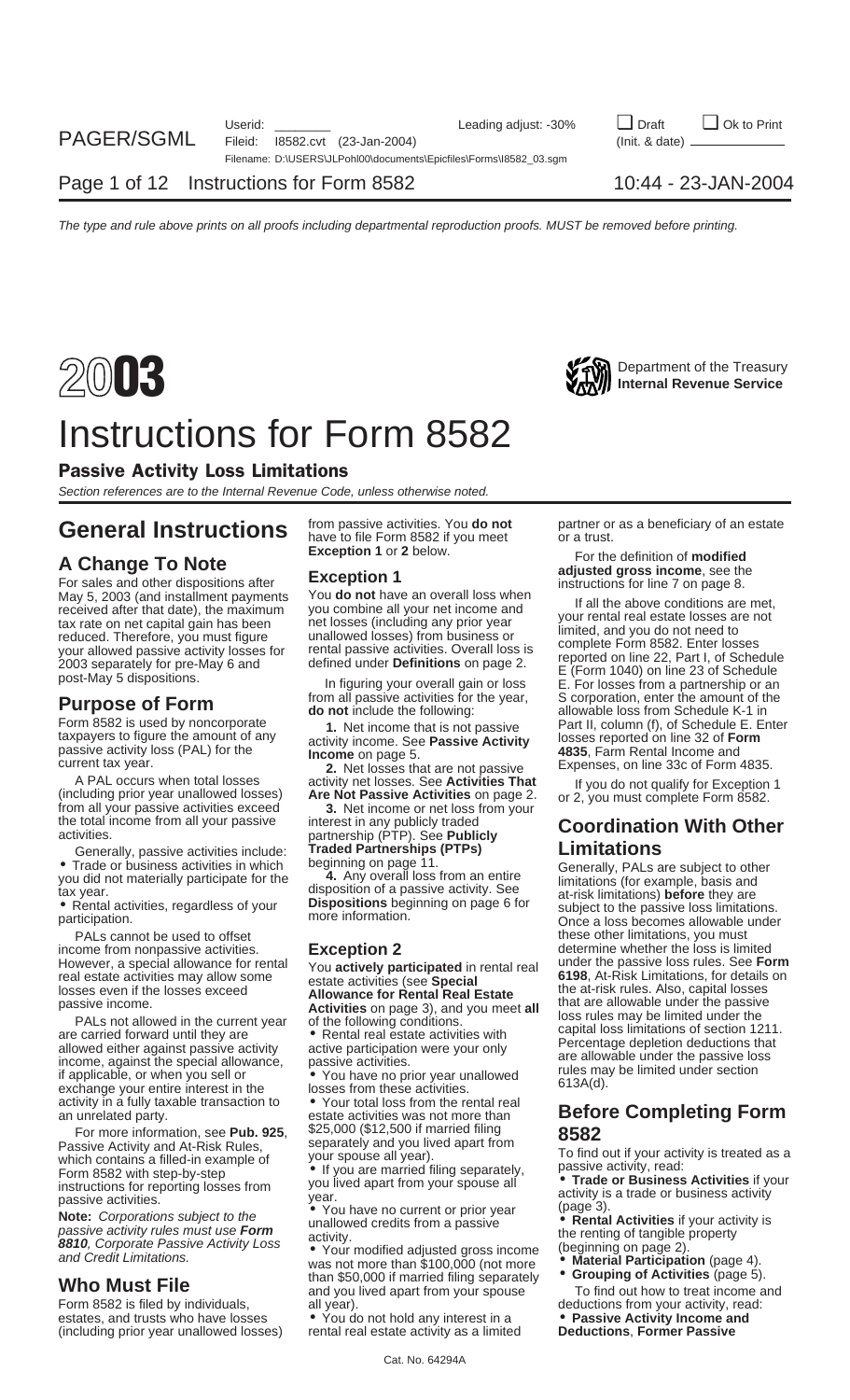**Activities**, and **Dispositions** (pages 5 If you are married filing jointly, one However, if you meet any of the five through 7). spouse must separately meet both of exceptions beginning below, the rental

which you materially participated for the **greater of** 14 days or 10% of the of the services, the type and amount of<br>number of days during the vear that the labor required to perform the services,

which you materially participated if you **5.** An activity of trading personal the amount were a "real estate professional" for the property for the account of owners of the property. were a "real estate professional" for the property for the account of owners of property.<br>tax year. You were a real estate interests in the activity. For purposes of **2. Extraordinary personal** 

**a.** More than half of the personal<br>services you performed in trades or<br>businesses during the tax year were<br>performed in real property trades or<br>businesses during the tax year were<br>performed in real property trades or<br>busi

real property trades or businesses in activities may be subject to limitations The rental of property is incidental to which you materially participated other than the passive loss rules. The rental of property is incident which you materially participated.

interest in rental real estate is a **Rental Activities** holding the property is to realize a gain<br>separate activity, unless you elect to A rental activity is a passive activity from its appreciation and the gross separate activity, unless you elect to A rental activity is a passive activity separate appreciation and the gross<br>treat all interests in rental real estate as a even if you materially participated in the rental income is treat all interests in rental real estate as even if you materially participated in the

instructions for Worksheets 1, 2, and 3 Under spouse.<br>A real property trade or business is if you meet any of the exceptions.<br>any real property development, and activity is a rental activity if **Definitions** redevelopment, construction, tangible property (real or personal) is<br>Excont as otherwise indicated, the reconstruction, acquisition, conversion, used by customers or held for use by

We tincome means the excess of<br>
Net income means the excess of<br>
current year income over current year<br>
in a real property trade or business<br>
in a real property trade or business<br>
in a real property trade or business<br>
incom

**Overall loss** means **(a)** the excess of case, it does not matter whether you dividing the total number of days in all<br>**Overall loss** means **(a)** the excess of case, it does not matter whether you dividing the total number the prior year unallowed losses from materially participated in the activity for rental periods by the number of rentals<br>the activity over the "net income" from the tax year during the tax year. If the activity

the activity or (b) the prior year and converted your liability was limited<br>
the "net losses from the activity plus<br> **Prior year unallowed losses** from the activity plus<br> **Prior year unallowed losses** means to a limited co

**Activities That Are Not** used as a residence if section only services performed by individuals<br> **Regalize Activities** 280A(c)(5) applies. This section applies To determine if personal services are <sup>280A(c)</sup>(5) applies. This section applies To determine if personal service<br>if you rented out a dwelling unit that you significant, all relevant facts and<br>The following are not passive activities. also used as a home durin The following are **not** passive activities. consider a a home during the year for circumstances are taken into **1**<br>**1** Trade or business activities in a number of days that exceeds the consideration, including the frequenc **1.** Trade or business activities in a number of days that exceeds the consideration, including the frequency including the frequency in a number of 14 days or 10% of the services, the type and amount of tax year.<br> **2.** Any rental real estate activity in home was rented at a fair rental.

interests in the activity. For purposes of this rule, personal property means. professional only if: this rule, personal property means **services** were provided in making the<br>**a** More than half of the personal property that is actively traded, such as rental property available for customer

one activity. For details on making this activity (unless it is a rental real estate smaller of the **unadjusted basis** or the election, see page E-1 of the activity in which you materially fair market value (FMV) of the property.<br>instructions for Schedule E (Form participated and you were a real estate Unadjusted basis is the cost of the participated and you were a real estate 1040). professional). property without regard to depreciation

To find out how to enter income and<br>losses on Form 8582, read the into account services performed by the activity. See **Reporting Income and**<br>instructions for Worksheets 1, 2, and 3 other spouse.

An activity is a rental activity if Except as otherwise indicated, the<br>following terms in these instructions are<br>defined as shown below. The construction of the construction, management, leasing, customers and the gross income (or<br>defined as shown below.

the activity over the "net income" from the tax year. during the tax year. If the activity<br>the activity or (b) the prior year is the activity was limited involves renting more than one class of

**4.** The rental of a dwelling unit you Significant personal services include ed as a residence if section only services performed by individuals. **2.** Any rental real estate activity in home was rented at a fair rental. and the value of the services relative to  $\frac{1}{2}$  and the value of the services relative to  $\frac{1}{2}$  ch you materially participated if you  $\frac{1}{$ 

For purposes of this rule, each **investment if the main purpose of this rule, each investment if the main purpose of this rule**, each **investment is the main purpose of this rule**, each **investment is the main purpose of**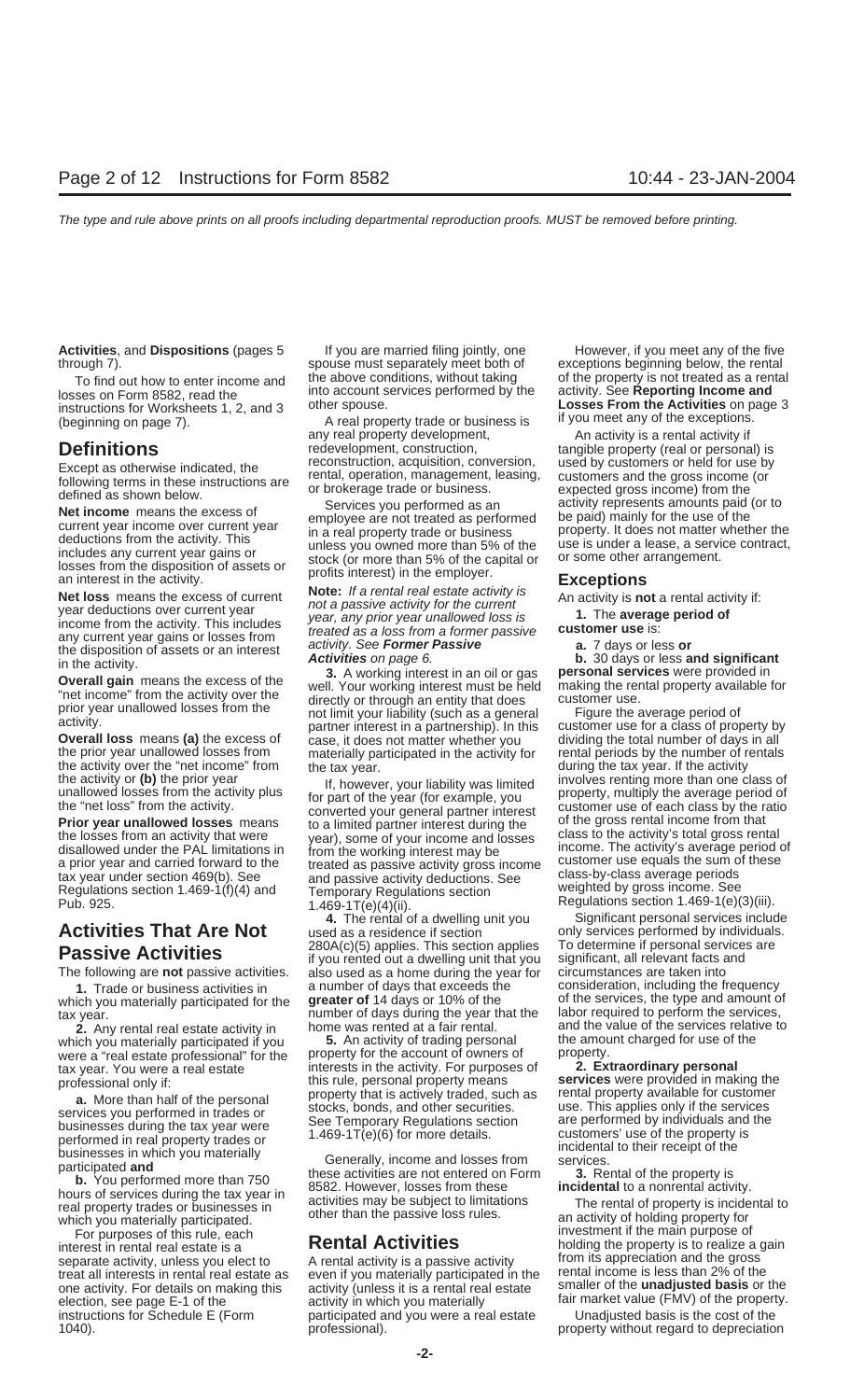various customers. **CRD**) on page 4. satisfied the active participation

**5.** You provide property for use in a Worksheet 3 is for passive rental requirements for the rental real estate nonrental activity of a partnership, real estate activities in which you did activity for the tax year the de nonrental activity of a partnership,<br>S corporation, or a joint venture in your in actively participate, activities of died.<br>Capacity as an owner of an interest in interesting personal property and other

none of the partner's distributive share **Trade or Business** must be made by both the executor (if partnership income is income from a **Trade or Business** must be made by both the executor (if any) of the decedent's estate

Also, a partner's gross income from<br>
a guaranteed payment under section<br>
TO7(c) is not income from a rental<br>
a guaranteed payment under section<br>
TO7(c) is not income from a rental<br>
activity of holding property for<br>
activit

• If the activity is a trade or business<br>
activity in which you **did not** materially<br>
participate, enter the income and losses<br>
from the activity on Worksheet 3.<br> **Activities**<br>
activity in which you **did not** materially<br>

of the five exceptions, it is generally a to the general rule disallowing losses in which the surviving spouse qualified.

deductions or any other basis passive activity. However, special rules excess of income from passive adjustment described in section 1016. apply if you conduct the rental activity activities.<br>The rental of property is incidental to through a PTP or if any of the rules The rental of property is incidental to<br>a trade or business activity if:<br>**a.** You own an interest in the trade<br>or business activity during the tax year,<br>or business activity during the tax year,<br> $\frac{1}{2}$  a separate return

**b.** The rental property was mainly **If none of the special rules apply,** year.<br>
If none of the special rules apply, year.

incidental to the activity or activities in revitalization deductions (CRDs) from a deluvity.<br>which the employee performs services. Tental real estate activities. CRDs from A qualifying estate is the estate of a<br>4. You cus **Commercial revitalization deduction (CRD)** on page 4.

If the rental activity **did not** meet any This special allowance is an exception reduced by the special allowance for

used in the trade or business activity<br>
of the foreceding tax year or during at least 2<br>
of the spreceding tax years, and<br>
of the spreceding tax years, and licome from the<br>
property is less than 2% of the smaller<br>
property

**4.** You customarily make the rental rental real estate activities are not decedent for tax years ending less than<br>Inerty available during defined entered on Worksheet 1 or 3. See 2 years after the date of the decedent's property available during defined entered on Worksheet 1 or 3. See 2 years after the date of the decedent's business hours for nonexclusive use by **Commercial revitalization deduction** death if the decedent would have

capacity as an owner of an interest in<br>the partnership, S corporation, or joint<br>venture.<br>venture.<br>**Example.** If a partner contributes<br>the use of property to a partnership,<br>the use of property to a partnership,<br>the use of p engaged in a rental activity.<br>A trade or business activity is an details, see Regulations section<br>activity (other than a rental activity or 1.645-1.

Circumstances.<br> **Reporting Income and**<br> **Reporting Income and**<br> **Reporting Income and**<br> **Reporting Income and**<br> **Example the Activities**<br> **Example the Activities**<br> **Example the Activities**<br> **Example the Activities**<br> **Exam** 

- 
- 
- 
- 
-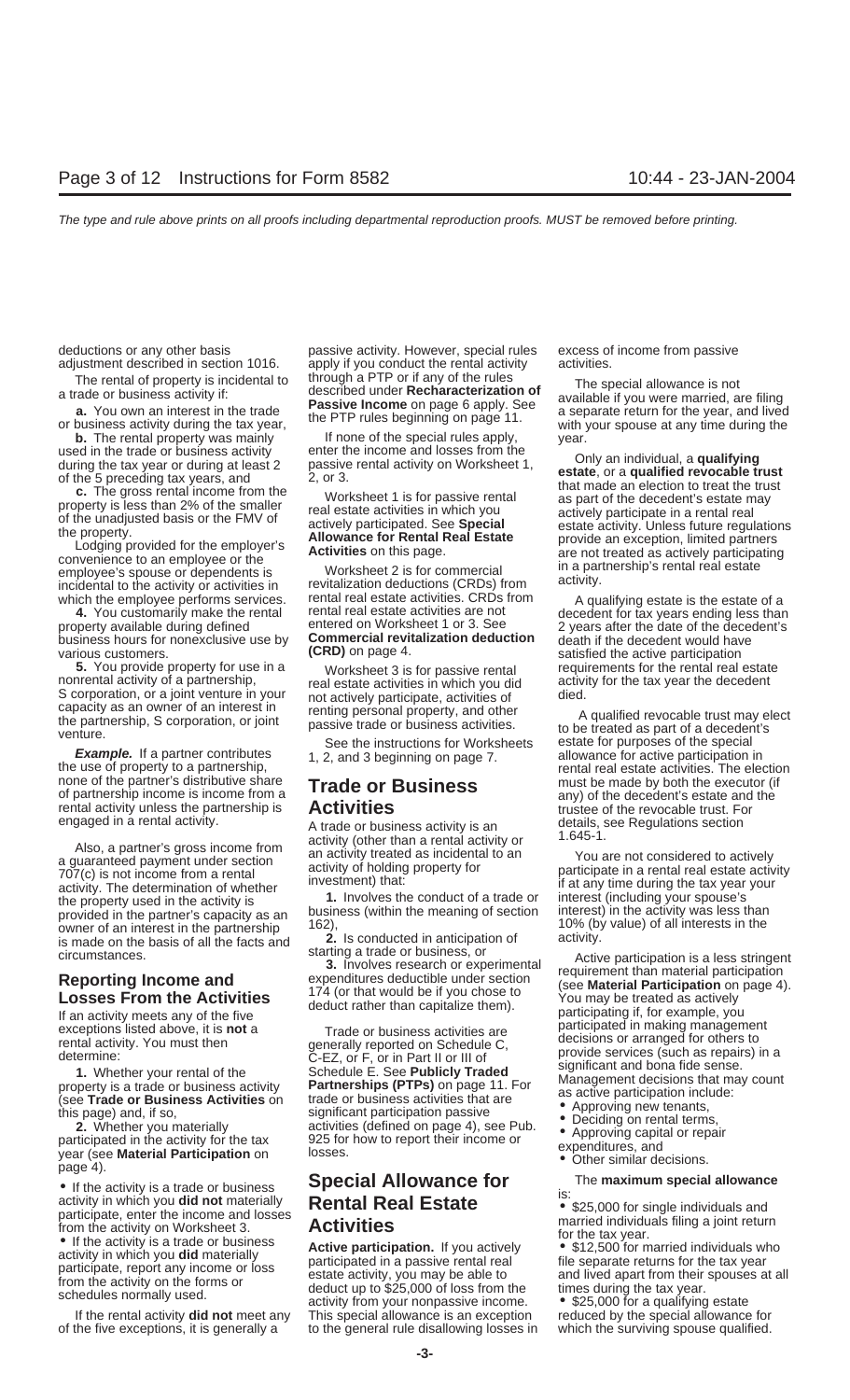### **Modified adjusted gross income** during that period, based on individual was compensated for the

**limitation.** If your modified adjusted appointment books, calendars, or a management services). <br>gross income (defined on page 8) is a narrative summaries. gross income (defined on page 8) is<br>\$100,000 or less (\$50,000 or less if married filing separately), your loss is **The Individuals.** You mate<br>deductible up to the amount of the tax year in an

income is more than \$100,000 (\$50,000 more than 500 hours.<br>if married filing separately) but less than **2.** Your participation in the activity year.<br>\$150,000 (\$75,000 if married filing for the tax year was substantially al \$150,000 (\$75,000 if married filing for the tax year was substantially all of **Tests for investors.** Work done as an<br>separately), your special allowance is the participation in the activity of all finvestor in an activity separately), your special allowance is the participation in the activity of all investor in an activity is not treated as limited to 50% of the difference individuals (including individuals who participation unless you were directly filing separately) and your modified for the year.<br>
adjusted gross income.<br> **3** You participated in the activity for purposes of this test, work done as an

gross income is \$150,000 or more

m you duality didn't its active<br>participation rules, use Worksheet 1<br>and see page 7 of the instructions.<br>**Commercial revitalization deduction**<br>**Commercial revitalization deduction**<br>**CORD).** The special \$25,000 allowance<br>fo for the CRD from rental real estate any trade or business activity is<br>activities is not subject to the active any trade or business activity in which **Special rules for limited partners.** If<br>participation rules or modified applied to losses from rental real estate of the material participation tests (other materially participate in the activity,<br>activities with active participation, than this fourth test).<br>figured without regard to the CRD ( Part II). Any remaining portion of the activity for any 5 (whether or not<br>\$25,000 allowance is available for the consecutive) of the 10 immediately<br>CRD from rental real estate activities preceding tax years. However, for p Worksheet 2 on page 8. For general

reasonable means. You do not have to activity does not count in determining real property used in the activity would<br>maintain contemporaneous daily time whether you materially participated meet the estate tax rules for spe reports, logs, or similar documents if ander this test if:<br>valuation of farm property passed from<br>vou can establish your participation by **a.** Any person (except you) received a qualifying decedent. See Temporary purpose, reasonable means include, in the management of the activity or **Estates and trusts.** The PAL but are not limited to, identifying **b.** Any individual spent more hours limitations apply in figuring the services performed over a period of during the tax year performing services distributable net income and taxable time and the approximate number of in the management of the activity than income of an estate or trust. See

deductible up to the amount of the participated for the tax year in an activity you own may be counted as maximum special allowance referred to activity if you satisfy at least one of the your participation in the activity maximum special allowance referred to activity if you satisfy **at least one** of the your participation in the activity even if<br>in the preceding paragraph. **in the preceding paragraph** following tests.

adjusted gross income.<br>Cenerally if your modified adjusted more than 100 bours during the tax investor includes: Generally, if your modified adjusted in more than 100 hours during the tax investor includes:<br>ss income is \$150,000 or more year, and you participated at least as **1.** Studying and reviewing financial (\$75,000 or more if married filing much as any other individual (including statements or reports on operations of (\$75,000 or more is no special individuals who did not own any interest the activity. separately), there is no special individuals who did not own any interest allowance. in the activity) for the year. **2.** Preparing or compiling

**Material Participation**<br>
For the material participation tests listed presonal services in the fields of health, during the potion of the participation density includes<br>
become the fields of health, during the portion of t

you can establish your participation by **a.** Any person (except you) received a qualifying decedent. See Tempora<br>other reasonable means. For this compensation for performing services Regulations section 1.469-5T(h)(2).<br>pur

hours spent performing the services you did (regardless of whether the Temporary Regulations section

**100.000 Test for a spouse.** Participation by<br>Tests for individuals. You materially vour spouse during the tax year in an in the preceding paragraph. following tests. your spouse did not own an interest in<br>If your medified edited areas and the proticipated in the activity for the activity and whether or not you and If your modified adjusted gross **1.** You participated in the activity for the activity and whether or not you and the some is more than \$100,000 (\$50,000) more than 500 hours.

limited to 50% of the difference individuals (including individuals who participation unless you were directly<br>between \$150,000 (\$75,000 if married did not own any interest in the activity) involved in the day-to-day manag

If you qualify under the active **4.** The activity is a **significant** summaries or analyses of the finances<br>ticipation rules, use Worksheet 1 **participation activity** for the tax year, or operations of the activity for your

participation rules or modified adjusted<br>gross income limits discussed above.<br>The \$25,000 allowance must first be did not materially participate under any participate in the activity.<br>The \$25,000 allowance must first be di

Gee Part III). See the instructions for the activity is a **personal**<br>Worksheet 2 on page 8. For general **service activity** in which you material participation tests, you are not<br>information about the CRD, see **Pub.** partic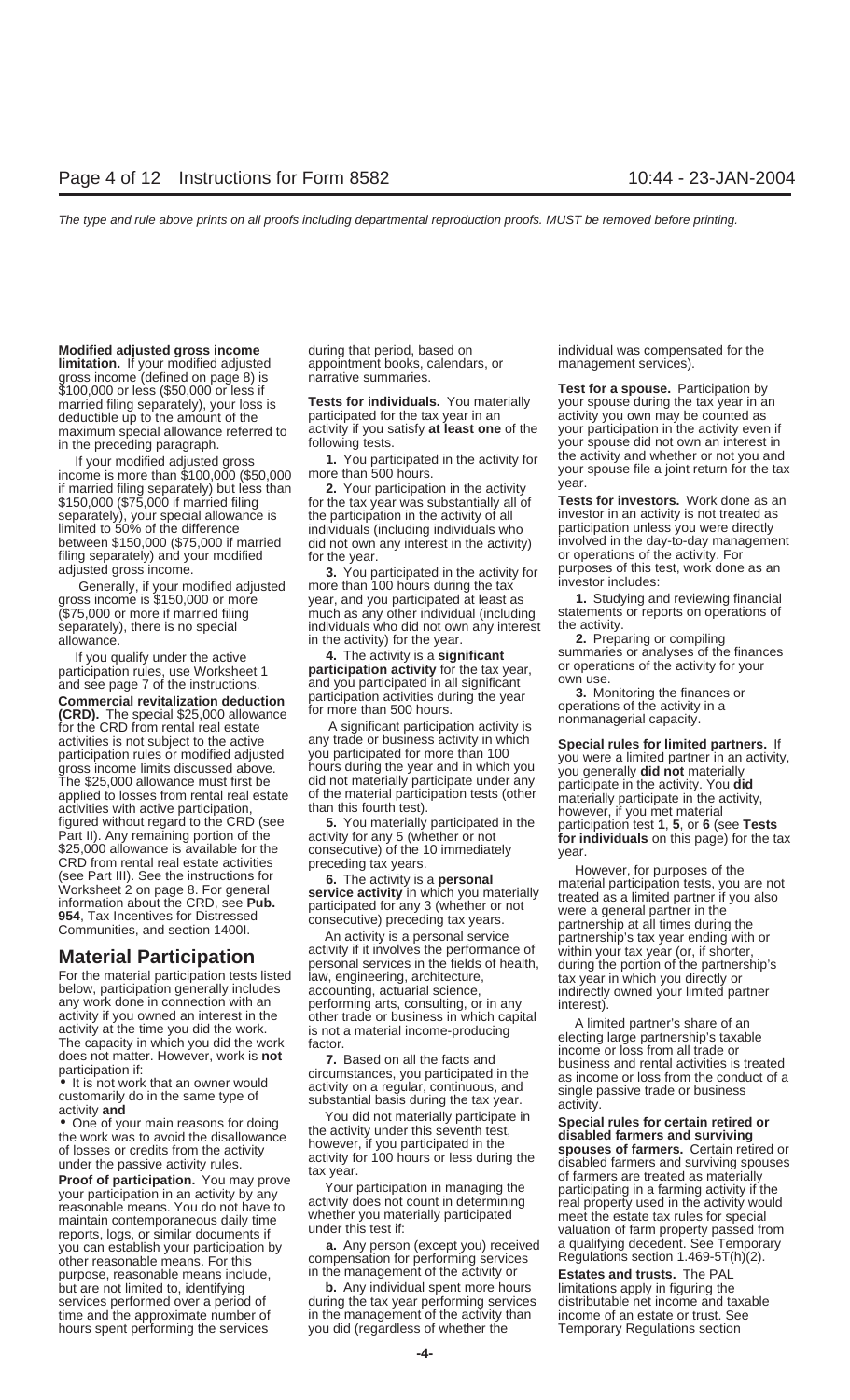determining material participation for activity may be grouped with the trade  $\blacksquare$  does not have a record of any

**Example.** You have a significant • Each other, vour interest in a comership interest in a bakery and a verticulation of a carrowing ownership or S corporation if the entirecty by the setting ownership or S corporation if movie theater in Baltimore and in a mather or shareholder, or made an election under Regulations bakery and a movie theater in **•** Activities conducted through other section 1.469-7(g) to avoid the<br>Philadelphia. Depending on all the partnerships and corporations. <br>application of these rules. For more Philadelphia. Depending on all the relevant facts and circumstances, there a partner or shareholder may not details on the self-charged interest<br>
may be more than one reasonable treat as separate activities those rules, see Regulations section 1.469-7.<br>
met

material change in the facts and If your passive activity is reported on section 1.469-2T(c)(2) and Regulations<br>circumstances makes it clearly Schedule C, C-EZ, E, or F, and the section 1.469-2(c)(2) gain from the circumstances makes it clearly Schedule C, C-EZ, E, or F, and the inappropriate in  $\frac{1}{2}$  activity has no prior year unallowed

relative to the trade or business activity separately to you, and the gross Temporary Regulations section<br>or vice versa or income or deduction is passive activity 1.469-2T(c)(3).

**Grouping of Activities** real property with an activity involving or S corporation. If you had prior year<br>Conorally one of more trade or the rental of personal property (except unallowed losses from these activities,

Generally, one or more trade or<br>
business activities or rental activities<br>
may be treated as a single activity if the<br>
economic unit for the measurement of<br>
activities make up an appropriate<br>
economic unit for the measurem greatest weight in determining whether section 1245 property; or exploring for you and a partnership or S corporation<br>activities make up an appropriate or exploiting oil and gas resources or in which you had a direct or in

partnerships, S corporations, and C **3.** The extent of common **corporations subject to section 469.** Includes loans from one partnership or **corporation corporation corporation corporation corporation corporation corporation corporation corpo** 

**5.** Interdependencies between or rules, a partner or shareholder may use borrowing entity has the same these rules to group those activities proportional ownership interest in the among the activities. these rules to group those activities proportional ownership interest in the with:

activity,<br>
• A Baltimore activity and a<br>
Philadelphia activity, or<br>
• Four separate activities.<br>
• Four separate activities.<br>
Take into account only passive activity<br>
activity income. Do not enter income<br>
that is not passi

income or deduction is passive activity  $1.469-2T(c)(3)$ . **b.** Each owner of the trade or gross income or a passive activity  $\bullet$  Alaska Permanent Fund dividends. business activity has the same deduction (respectively), include that • Personal service income, including<br>proportionate ownership interest in the amount in the net income or net loss salaries, wages, commissions, proportionate ownership interest in the amount in the net income or net loss salaries, wages, commissions, rental activity. If so, the portion of the entered on Form 8582 and the self-employment income from rental activity. If so, the portion of the entered on Form 8582 and the self-employment income from trade or rental activity involving the rental of worksheets. The metal of the business activities in which you

1.469-1T(b)(2) and (3). The rules for property used in the trade or business The partnership or S corporation this purpose have not yet been issued. The property ascult the hade of business<br>this purpose have not yet been issued. This purpose have a record of any<br>this purpose have not yet been issued. The business activity. **2.** An activity involving the rental of the passive activities of the partnership

**1.** Similarities and differences in **1.** Activities conducted through loans you made to the partnership or and loans the partnership or **Activities conducted through** S corporation and loans the partnersl types of trades or businesses, **Activities conducted through** S corporation and loans the partnership<br>**2.** The extent of common control, **partnerships, S corporations, and C** or S corporation made to you. It also ownership,<br> **Once a partnership or corporation S** corporation to another partnership or<br> **4.** Geographical location, and determines its activities under these S corporation if each owner in the **4.** Georgenation if each owner in the borrowing entity has the same with: lending entity. The self-charged interest partnership or S corporation if the entity

metriod for grouping your activities. For activities grouped together by the **Passive Activity Income**<br>
Instance, the following groupings may partnership or corporation.<br>
■ A single activity, and a bakery **Passive Activit** 

mappropriate.<br>
The IRS may regroup your activities<br>
if your group your carbotters in a passive disposition of assiming the disposition of an interest in a passive<br>
if your group of the primary purposes of any game of the p **a.** The rental activity is insubstantial an item of gross income or deduction investment (see section 163(d)(5)). See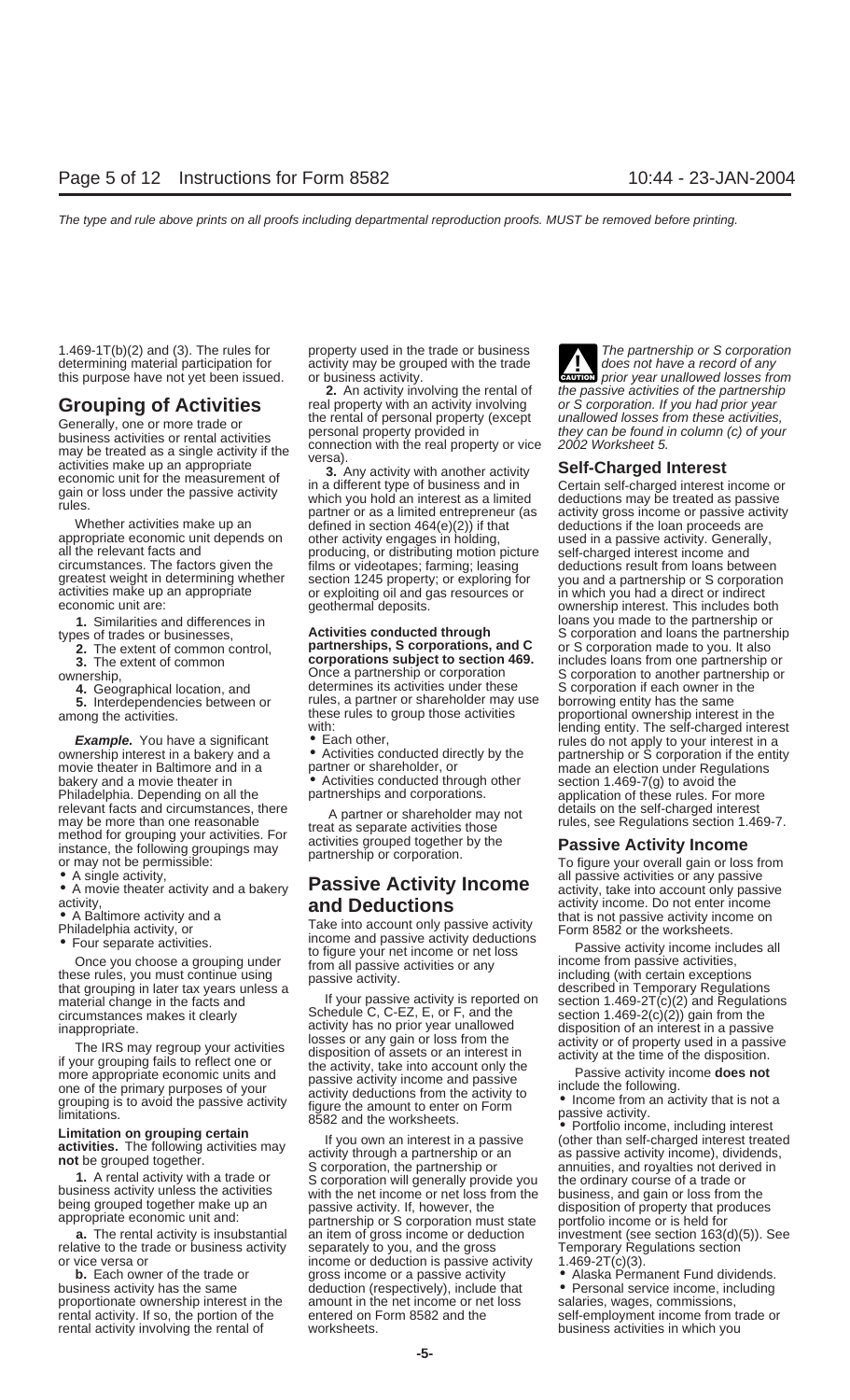security and other retirement benefits, subject to depreciation.  $\bullet$  The deduction allowed for one-half of and payments from partnerships to  $\bullet$  Passive equity-financed lending self-employment taxes. partners for personal services. See

Temporary Regulations section **•** Rental of property incidental to a **Former Passive**<br> **•** Income from positive section 481 • Rental of property to a nonpassive **Activities**<br>
adjustments allocated to activities other activ

adjustments allocated to activities other<br>
than passive activity. A former passive activity is any activity<br>
Regulations section 1.469-2T(c)(5).<br>
• Income or gain from investments of<br>
• Income or gain from investments of<br>

passive activity under Temporary<br>Regulations section 1.469-2T(f) and losses from a disposition of property

Certain income from passive activities <br>
If you are using the installment<br>
If you are using the installment<br>
If you are using the installment<br>
from passive activity income. The 67.<br>
If you are using the installment<br>
method amount of income recharacterized **exercise on the solution** charitable contribution deductions. The equals the net income from the sources **e** Net operating loss deductions, current year that is not limited by the equals the net income from the sources<br>given below. If during the tax year you<br>received net income from any of these<br>sources (either directly or through a<br>partnership or an S corporation), see beductions and losses that wo Pub. 925 to find out how to report net<br>income or loss from these sources. For<br>more information, see Temporary<br>more information, see Temporary<br>Regulations section 1.469-2T(f) and<br>Regulations section 1.469-2T(f) and<br>Regulat

materially participated for the tax year, • Rental of property if less than 30% of severity do not recur regularly in the deferred compensation, taxable social the unadjusted basis of the property is activity.

• Passive equity-financed lending<br>activities.

**Exerces** the come on this page.<br>
• Overall gain from any interest in a massive activity. See the and the current year<br> **PEP** (see item **2** under **Special**<br> **PEP** (see item **2** under **Special**<br> **PEP** (see item **2** under

Income from the following sources than passive activities. See Temporary het a partner in a PTP is not treated as than passive activities. See Temporary het a partner in a PTP is not treated as than passive action 1.469-2T

recharacterization rules. <br>• Significant participation passive storm, shipwreck, or other casualty or entire disposition of the partner's • Significant participation passive storm, shipwreck, or other casualty or entire disposition of activities defined on page 4. from the ft if losses similar in cause and interest in the PTP. from theft if losses similar in cause and

**Activities on page 2). See Regulations** because the current tax and all deductions from passive activities for the current tax section 1.469-2(c)(6). year and all deductions from passive **activities on** passive activiti

Regulations section 1.469-2(f). See used in a passive activity at the time of **If the activity has a net loss for the**<br>Recharacterization of Passive the disposition and losses from a **Current year**, enter the prior year **Recharacterization of Passive** the disposition and losses from a **current year,** enter the prior year

Fractive times included in incovery of all or part of a prior year<br>
loss deduction if the deduction for the<br>
loss deduction if the deduction for the<br>
loss was not treated as a passive<br>
activity deduction.<br>
examelent intere

**Recharacterization of** property held for investment. A fully taxable transaction is a<br> **Passive Income Cassic Constant Constant** of State, local, and foreign income transaction in which you recognize all **Passive Income** • State, local, and foreign income transaction in which you recognize all<br>Certain income from passive activities • Miscellaneous itemized deductions<br>Certain income from passive activities • Miscellaneous i

may be subject to the net income Regulations section 1.469-2T(d)(7). having disposed of an entire interest in recharacterization rules.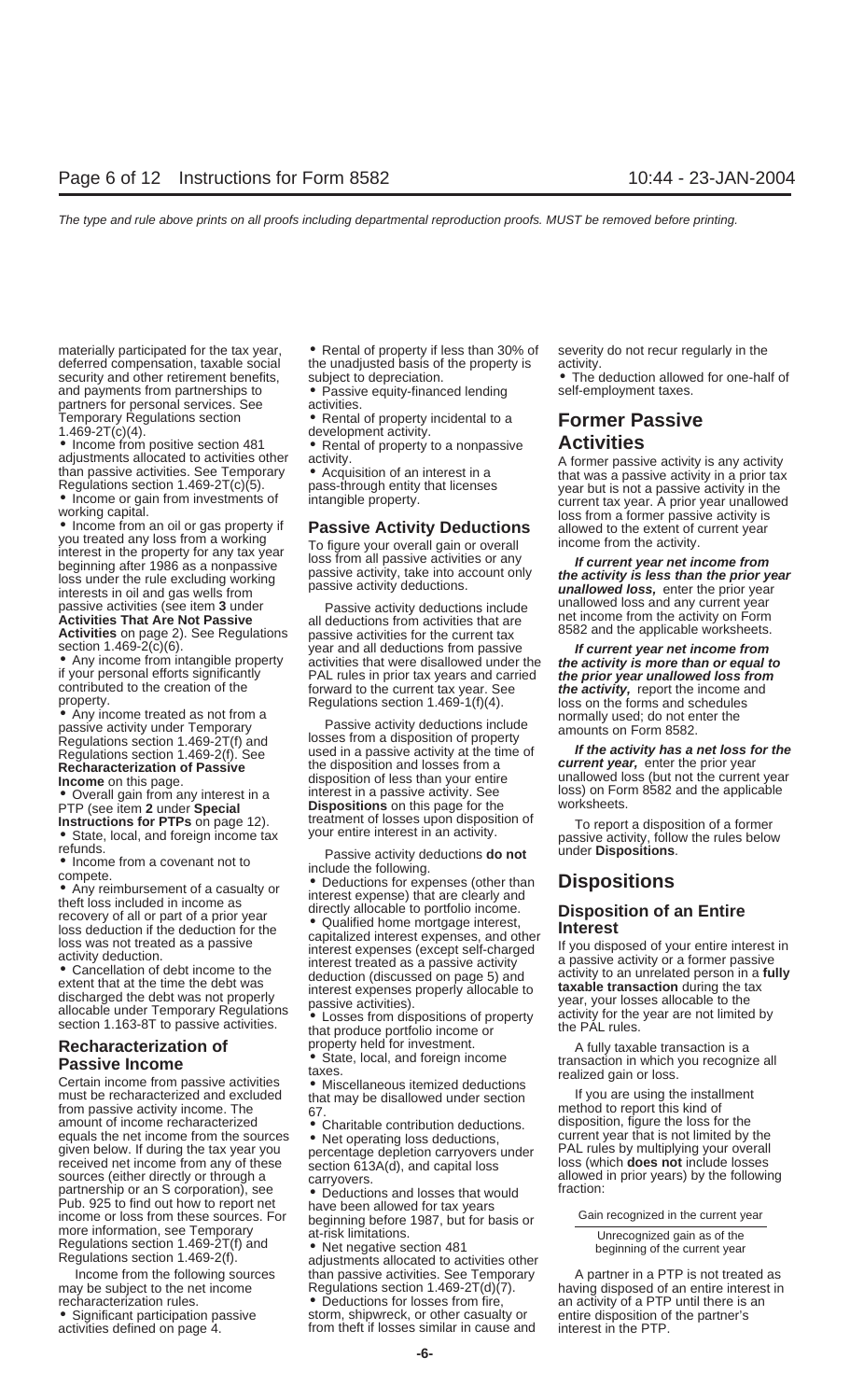Figure of the amounts of the amounts of the amounts of the amounts of the amounts of the amounts of the amounts of the amounts of the amounts of the amounts of the amounts of the amounts of the amounts of the amounts of th

8582, include the income, losses, and prior year unallowed losses on **Disposition of Less Than an** Married individuals who file<br>Worksheet 1, 2, or 3. **Entire Interest Entire Interest** 

If this is your only passive activity or<br>a former passive activity, report all<br>income and losses (including any prior activity are treated as part of the net<br>year unallowed losses) on the forms income or net loss from the year unallowed losses) on the forms the current year loss from the activity for<br>and schedules normally used and do the current year. **Column (a).** Enter the current year net

If you have an **overall loss** when substantially all of an entire interest<br>you combine the income and losses, do **does not** trigger the allowance of prior 8582.<br>not use the worksheets or Form 8582 year unallowed losses. not use the worksheets or Form 8582 year unallowed losses. **Example.** A Schedule E rental for the activity. All losses (including **Disposition of substantially all of an** activity has current year profit of \$5,000 prior year unallowed losses) are **activity.** You may treat the disposition and a Form 4797 gain of \$2,000 in column (a). allowed in full. Report the income and of substantially all of an activity as a losses on the forms and schedules separate activity if you can prove wit

adjusted gross income for line 7 of of the activity disposed of metal of the more schedule and a net loss on disposition of the activity.

**Example 1. Activity with overall Specific Instructions Example.** A Schedule E rental gain. You sell your entire interest in a **gain.** You sell your entire interest in a<br>rental real estate activity in which you<br>actively participated for a gain of<br>\$15,525. \$7,300 of the gain is section<br>\$15,525. \$7,300 of the gain is section<br>\$15,525. \$7,300 of the g income reported on Form 4797, Part II. to determine if you have a passive **Column (c).** Enter the prior year<br>On line 23 of Schedule E (Form 1040), activity loss (PAL) for 2003. Use unallowed losses for each activity. You<br>v you report a total loss of \$15,450, Worksheets 1, 2, and 3 to determine find these amounts on Worksheet 5, which includes a current year \$2,800 the entries for lines 1–3 of Part I, as column (c), of your 2002 Form 8582. which includes a current year  $$2,800$  the entries for lines  $1-3$  of Part I, as net loss and a  $$12,650$  prior year follows. net loss and a \$12,650 prior year follows.<br>
unallowed loss. You have an overall variable Worksheet 1 is used for rental real 2003 Worksheet 1 on line 1c of Form gain from the disposition (\$15,525 – \$15,450 = \$75).

unallowed loss of \$12,650 in column (c). the loss allowed for the current year. The loss allowed for the current year.

**Reporting an Entire**<br> **Example 2. Activity with overall Worksheet 1**<br> **Disposition on Schedule D or** loss. You sell your entire interest in an<br>
Form 4797 wor only passive activity for a gain of<br>
If you completely dispose

ed.<br>Combine all income and losses and the set of the set of Norksheet 3 or on Form<br>Cluding any prior year unallowed<br>Cluding any prior year unallowed<br>Cluding any prior year unallowed by the set of the set of the set of the

aggregate loss from all other passive **2.** The net income or loss for the<br>activities. When figuring your modified year of disposition allocable to the part If an activity has net income on one<br>adjusted gross income for lin

• Worksheet 1 is used for rental real <sup>2003</sup> Worksheet 1 on line 1c of Form estate activities with active

(including any prior year unallowed  $\begin{array}{ll}\n\text{(including any prior year unallowed)} \\
\text{(including any prior year unallowed)} \\
\text{(to see if you have an overall gain or 0)} \\
\text{(to see if you have an overall gain or 0)} \\
\text{(to see if you have an overall gain from a 0)} \\
\text{(to see if you have an overall gain from a 0)} \\
\text{(to be a) of the class of the data, and you have other possible.} \\
\text{(to be a) of the class of the class of the data, and you have other possible.} \\
\text{(to be a) of the class of the class of the class of the class of the class of the class of the class of the class of the class of the class of the class of$ 

prior year unallowed losses on **Entire Interest**<br>Worksheet 1, 2, or 3. **Entire Interest** separate returns and lived with their spouses at any time during

not use Form 8582.<br>**Note:** A disposition of less than **income from each activity. Enter the**<br>*Note inferially all of an entire interest* total of column (a) on line 1a of Form

Verteining to the forms and schedules<br>
normally used.<br>
An overall loss from an entire<br>
disposition of a passive activity is a<br>
normal loss from an entire<br>
disposition of a passive activity is a<br>
nonpassive loss if you have

Form 8582, be sure to take into another form or schedule, report the net account the overall loss from the secount the net account the overall loss from the secount the overall loss from the secount the overall loss from t amounts separately in columns (a) and (b) of Worksheet 1.

5,450 = \$75). participation. **Columns (d) and (e).** Combine income • Columns (d) and (e). Combine income • Worksheet 2 is used for commercial and losses in columns (a) through (c) exacuse you had other passive • worksheet Exercise exportable on Form 8582, you<br>
make the following entries on Form 8582, you revitalization deductions (CRDs) from for each activity, and either enter the<br>
make the following entries on without active participation) the current year loss of \$2,800 in<br>
column (b), and the prior year **Note:** See Pub. 925 for examples 8582. These amounts will be used<br>
unallowed loss of \$12,650 in column showing how to complete the when Form 8582 is compl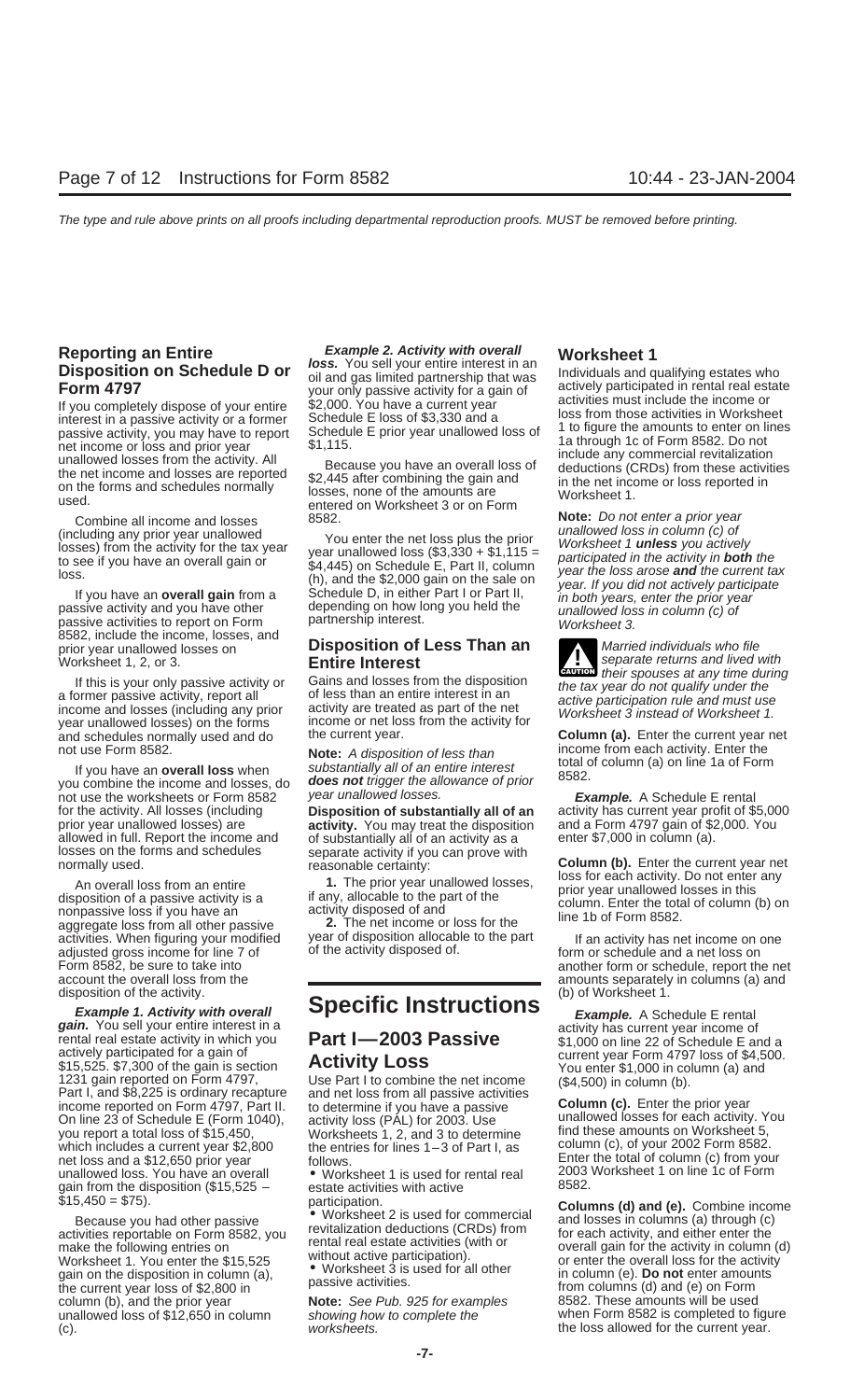Use Worksheet 2 to figure the amounts<br>to enter on lines 2a and 2b for<br>commercial revitalization deductions<br>(CRD) from rental real estate activities<br>the loss allowed for the current year.<br>These amounts will be used<br>to figur (see **Commercial revitalization**<br> **Part II—Special include any income that is treated as<br>
include: <b>Allowance for Rental** gain from a PTP and net income from

income or net loss from the activity, **Participation** income rules. When figuring modified except for the CRD, in Worksheet 1 if except for the CRD, in Worksheet 1 if **Participation**<br>you actively participated in the activity Use Part II to figure the maximum overall loss from the entire disposition

• CRDs from passive activities other all numbers in Part II as<br>
Instead, report these deductions as part **positive** amounts (that is, greater than<br>
passive activity in Worksheet 3.<br> **Example.** Your adjusted gross<br>
Instead,

columns (a) and (b) for each activity a gain of \$100. The combined loss on They must enter zero (-0-) on line 10<br>and enter the overall loss for the activity line 4 is \$2,900. You enter \$2,900 as a and go to line 15. and enter the overall loss for the activity<br>in equal content and in the set of the set of the set of the settivity<br>in column (c). **Do not** enter amounts<br>from column (c) on Form 8582. These of the loss on line 1d or the los is completed to figure the loss allowed<br>is completed to figure the loss allowed<br>for the current year.<br>**Line 6.** Married persons filing separate **Allowance for**<br>**Commercial** 

Use Worksheet 3 to figure the amounts \$150,000. Married persons filing<br>to enter on lines 3a through 3c for: separate returns who lived with their

**Column (a).** Enter the current year net  $\bullet$  Passive income or loss included on zero.)<br>income for each activity. Enter the total Form 8582.

Vorksheet 1, on page 7.)<br>
Worksheet 1, on page 7.)<br>
Column (c). Enter the unallowed<br>
losses for the prior years for each<br>
activity. You find these amounts on<br>
activity. You find these amounts on<br>
activity. You find these a Worksheet 5, column (c), of your 2002

and losses in columns (a) through (c) under an employer's adoption **Line 16.** Use the worksheets on Form for each activity, and either enter the assistance program, 8582 and the following instructions for overall gain for the activity in column (d)  $\bullet$  The student loan interest deduction, those worksheets to figure the overall gain for the activity in column (d)  $\bullet$  The student loan interest deduction, those worksheets to figure the overall loss for the activity or unallowed loss to be carried forward or enter the overall loss for the activity or

**Worksheet 2** in column (e). **Do not** enter amounts • The tuition and fees deduction.<br>Here Worksheet 2 to figure the experiment of from columns (d) and (e) on Form **include in modified educted are** 

# include: **Allowance for Rental**<br>• Income or other deductions from the **Real Estate With Active** the recharacterization of passive<br>**Participation** income rules. When figuring modified

you actively participated in the activity Use Part II to figure the maximum overall loss from the entire disposition or in Worksheet 3 if you did not actively amount of rental loss allowed if you of a passive activity (con or in Worksheet 3 if you did not actively amount of rental loss allowed if you of a passive activity of a passive activity of a passive loss). participate.<br>
• CRDs from passive activities other activity with active participation.

**Column (a).** Enter the current year \$42,000 (reported as a positive \$86,500 (\$92,000 – \$5,500).<br>CRD from each rental real estate amount) and line 9 is \$25,000. You

of column (b) on line 2b of Form 8582.<br> **Column (c).** Combine the amounts in \$3,000, line 2c is zero, and line 3d has not eligible for the special allowance.<br>
columns (a) and (b) for each activity a gain of \$100. The combi

for the current year.<br> **returns who lived apart from their Commercial**<br> **Worksheet 3** to figure the amounts \$150,000. Married persons filing<br>
Use Worksheet 3 to figure the amounts \$150,000. Married persons filing Use Worksheet 3 to figure the amounts<br>
to enter on lines 3a through 3c for:<br>
1. Passive trade or business<br>
activities,<br>
2. Passive rental real estate<br>
activities that do not qualify for the<br>
special allowance (but do not i

Special allowance (but do not include<br>
CRDs reported in Worksheet 2), and<br> **3.** Rental activities other than rental amounts used to figure adjusted gross<br> **3.** Rental activities other than rental amounts used to figure adj income except **do not** take into account:

- 
- 

Worksheet 5, column (c), of your 2002<br>
Form 8582. Enter the total of column<br>
(c) from your 2003 Worksheet 3 on bonds used to pay higher education<br>
line 3c of Form 8582.<br>
Columns (d) and (e). Combine income • The exclusion

• Income or other deductions from the an activity or item of property subject to same activity. Instead, report any net **Real Estate With Active** the recharacterization of passive

CRD from each rental real estate amount) and line 9 is \$25,000. You<br>activity. Enter the total of column (a) on enter \$25,000 on line 10 (the smaller of \$12,500 on line 9 if you are married<br>line 2a of Form 8582.<br>**Column (b)** 

account:<br>● Passive income or loss included on zero.)<br>● Passive income or loss included on zero.)

income for each activity. Enter the total Form 8582,<br>
of column (a) on line 3a of Form 8582. The state loss allowed to<br>
(See the example under **Column (a)** for real estate professionals (defined under<br>
Worksheet 1, on page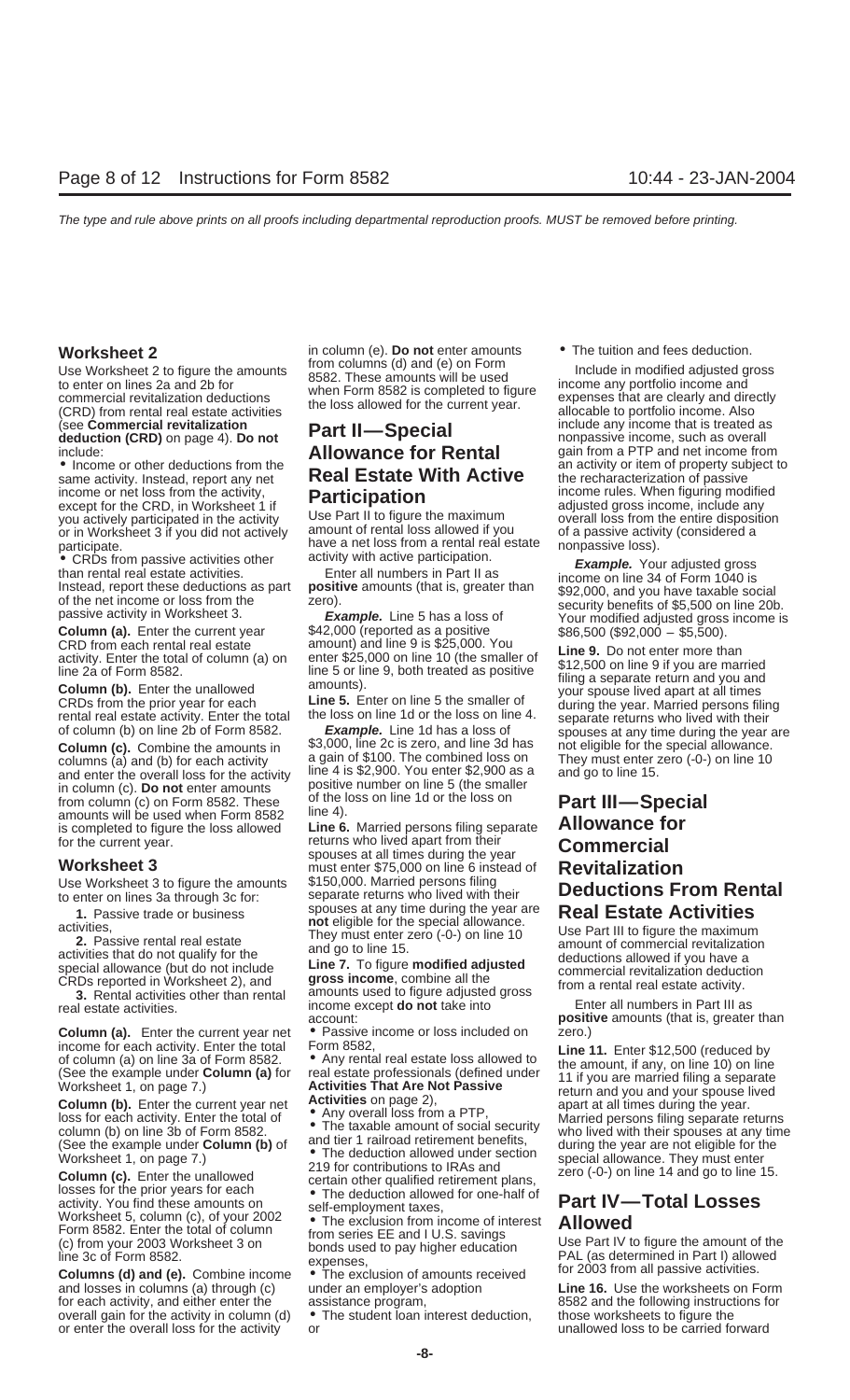gain in column (d) of Worksheet 1 or 3,<br>report all the income and losses listed overall loss in column (c) of<br>in columns (a), (b), and (c) for those Worksheet 2.<br>activities on the proper forms and **Column (a).** Enter the o

overall loss in column (e) of Worksheet **Column (b).** Divide each of the 1 or 3 or column (c) of Worksheet 2, individual losses shown in column (a) you must allocate your allowed loss on by the total of all the losses in column you must allocate your allowed loss on by the total of all the losses in column Multiply each ratio in column (b) by line 16 of Form 8582 to those activities (a) and enter this ratio for each activity the amount on line C

Worksheet 5 for all activities in column (c) must be the same as line 10<br>Worksheets 1 or 3 that have overall or line 14 of Form 8582.<br>In the same as the same as the same as different forms or schedules, use<br>Worksheet 2.<br>Wo

enter the name of each activity. In the surfaction of the second column, enter the form or **Column (c) total is less than column** are 28% rate losses and those that are schedule and line number on which the **(a) total.** If schedule and line number on which the **(a) total.** If the total losses in column not and **(b)** pre-May 6 and post-May 5 loss will be reported. (c) are less than the total losses in dispositions.

K-1 from partnership P that reports **Column (d).** Subtract column (c) from **all** collectibles gains and deductible losses from partnership P are reported from column (d) of Worksheet 5.<br>In stock. See the instruction in stock. See the instructions for Schedule E. In the first column (a) of Worksheet 5.

| <b>Name of Activity</b> | <b>Form or Schedule</b> |  |
|-------------------------|-------------------------|--|
| Activity X              | Sch E, line 28A         |  |
| <b>Activity Y</b>       | Sch E, line 28A         |  |

more than one place, identify both complete Worksheet 4). be identified separately (as discussed<br>nocations in the second column (for complete Worksheet 5, orter the name of above). locations in the second column (for Con Worksheet 5, enter the name of example, Sch E, line 28A/Form 4797, each activity and the form or schedule line 2). If you need additional space, and line number on which the loss will loss from an activity is reported on show this information on an attached be reported. See the example for Schedule E, even though part of the

Enter all activities with overall losses from Worksheet 2 on a separate line and part of it is from a Schedule E prior<br>
from Worksheets 1 and 2 as follows. (even if the amount is from an activity vear unallowed loss.<br>
■ I Worksheet 1. **Column (a).** Enter the amounts, if any, reported. See the example for

overall loss in column (c) of (c) of Worksheet 2 if you did not have

and the allowed loss to report on your  $\bullet$  If you entered amounts on **both** lines the losses, if any, from column (e) of forms and schedules for 2003. **10** and 14 of Form 8582, you must Worksheet 3. forms 10 and 14 of Form 8582, you must Worksheet 3.<br>complete two separate Worksheets 4. **Worksheets 1, 2, and 3**<br>
Worksheets 1 and 3, columns (d) and<br>
(e), show whether an activity had an<br>
(e), show whether an activity had an<br>
(e), show whether an activity had an<br>
(e), show whether an activity had an<br>
Column CRDs from rental real estate activities. an overall loss in column (e) of<br>If you have activities that show overall Worksheet 1. On the **second**<br>gain in column (d) of Worksheet 1 or 3, Worksheet 4, list all activities with

activities on the proper forms and **Column (a).** Enter the overall loss from schedules.<br>column (e) of Worksheet 1 or column If you have activities that show an (c) of Worksheet 2 for each activity.

Complete Worksheet 4 only if you **Column (c).** Multiply each ratio in **Worksheets 6 and 7** entered an amount (other than zero) on column (b) by the amount on line 10 or These worksheets allocate your<br>line 10 or 14 of Form 8582, Otherwise. line 14 of Form 8582, and enter the unallowed and allowed losses for each line 10 or 14 of Form 8582. Otherwise, line 14 of Form 8582, and enter the unallow<br>skip Worksheet 4 and complete stores for each the column (c). The total of stativity. skip Worksheet 4 and complete results in column (c). The total of activities in column (c) must be the same as line 10

**Worksheet 4**<br>
Use Worksheet 4 to allocate the special and 2 are allowed in full and are not<br>
allowance on line 10 or line 14 of Form carried over to Worksheet 5. Report all<br>
8582 among your rental real estate<br>
activities.

los will be reported. (c) are less than the total losses in dispositions.<br>**Example.** You receive a Schedule column (a), complete column (d). **Note:** 28% rate gain or loss includes

**Complete Worksheet 5 if any activities** have an overall loss in column (e) of **Worksheet 6** Worksheet 4 (in column (e) of in Worksheet 5 if all the loss from that Worksheet 1 or column (c) of  $\overline{\phantom{a}}$  activity is reported on one form or Worksheet 1 or column (c) of activity is reported on one form or<br>Worksheet 2 if you did not have to schedule and no transactions nee If the loss from an activity is reported in Worksheet 2 if you did not have to schedule and no transactions need to more than one place identify both complete Worksheet 4).

• If you entered an amount on line 14, from column (d) of Worksheet 4 (from Worksheet 4. Identify each CRD from<br>Iist on Worksheet 4 all activities with an column (e) of Worksheet 1 or column Worksheet 5 on a separate line column (e) of Worksheet 1 or column Worksheet 5 on a separate line and column when Worksheet 2 if you did not have add "CRD" after the name of the Worksheet 2. to complete Worksheet 4). Also enter activity.

| A. Enter as a positive amount<br>line 4 of Form 8582 $\ldots$ |
|---------------------------------------------------------------|
| <b>B.</b> Add lines 10 and 14 of<br>Form 8582 $\ldots$        |
| <b>C.</b> Subtract line <b>B</b> from line $A$ .              |

losses from two rental real estate column (a) and enter the results in long-term losses and section 1202 gain<br>activities, Activity X and Activity Y. The column (d). Also enter the amounts on the sale of qualified small bus column (d). Also enter the amounts on the sale of qualified small business<br>from column (d) of Worksheet 4 in stock. See the instructions for Schedule on line 28A of Schedule E. In the first column (a) of Worksheet 5. D (Form 1040) for details, including the two columns of Worksheet 4, enter:<br> **Marksheet 5.** Markshand **F** definitions of "collectibles gains and two columns of Worksheet 4, enter: **definitions of "collectibles gains and interest of the definitions of "collectibles gains and "section 1202 gain."** 

Worksheet 3 or losses in column (d) of Use Worksheet 6 for any activity listed

example, Sch E, line 28A/Form 4797, each activity and the form or schedule **Example.** Use Worksheet 6 if all the line 2). If you need additional space, and line number on which the loss will loss from an activity is report Worksheet 4. Identify any deduction loss is a current year Schedule E loss<br>from Worksheet 2 on a separate line and part of it is from a Schedule E prior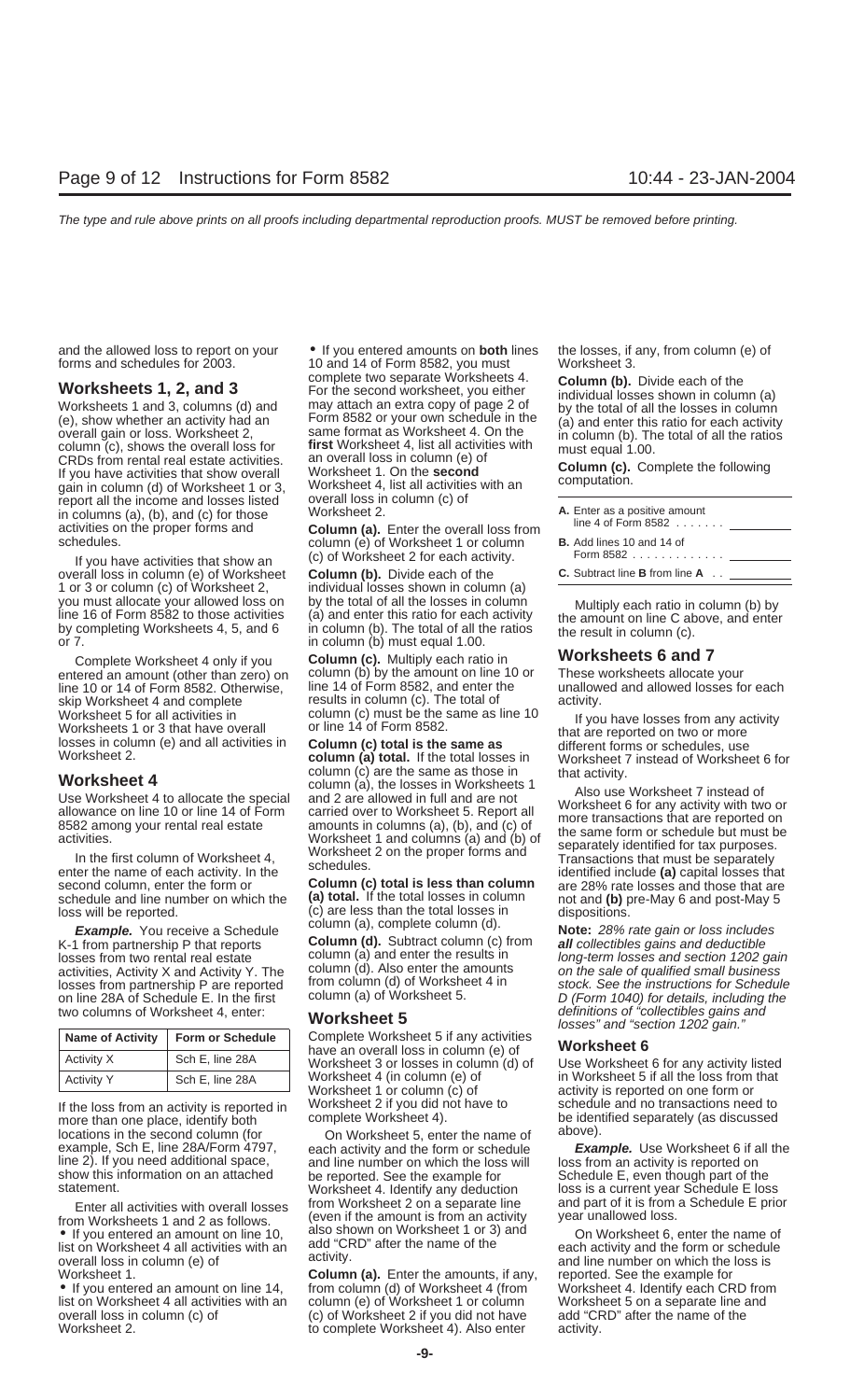and schedules or on different parts of<br>
the same form or schedule (for<br>
the same form or schedule (for<br>
example, pre-May 5<br>
example, pre-May 5<br>
column (a), enter zero (-0-) in column<br>
capital losses reported in Part I or

in Schedule D, Part I or Part II, for each column (d) from the loss entered on line Worksheet 7 for that activity. The ratio transaction reported. See the loss for a column (a). This is the **allowed** of each loss to the to **loss for 2003** to enter on the forms or Instructions for Schedule D (Form loss for 2003 to enter on the forms or  $1040$ )

Form and the income, if any, for that<br>
(Parts I and II), and 4835.<br>
Use a separate copy of Worksheet 7<br>
Olumn (a) of Worksheet 1<br>
Column (a) of Worksheet 1<br>
Column (c) of Worksheet 5 (\$1,800).<br>
Use a separate copy of Works Forms or schedules or different parts of<br>the following Schedule D (Form 1040)<br>the same form or schedule (for<br>example, pre-May 6 and post-May 5<br>capital losses reported in Part I or Part<br>capital losses reported in Part I or Capital losses reported in Part I or Part activities in 2003.<br>
Il of Schedule D). Activity I • Non-28%-rate loss: \$1,500 – \$1,350

**Column (a).** For each activity entered Line 1a, column (a). Enter the net loss Activity II

in Worksheet 6, enter the net loss plus any prior year unallowed loss from A current year collectibles loss (a<br>the prior year unallowed loss for the activity that is reported on the same<br>activity. Figure this amount by add

Scheen to the losses.<br>
This worksheet This worksheet This worksheet This worksheet This worksheet This worksheet This worksheet of this activity, found in Worksheet This worksheet is used to figure the difference in tax li

1a, column (a). This is the **allowed** of each loss to the total of the two<br>**loss for 2003** to enter on the forms or losses is figured as follows. \$500/ 1040).<br>Schedules. The forms and schedules  $$2,000 = .25$ . \$1,500/\$2,000 = .75.<br>Schedules by the form is the fact of these ratios is multiplied by the Fact of these ratios is multiplied by • Forms 4684 (Section B), 4797 you use must show the losses from this Each of these ratios is multiplied by the column and the income, if any, for that unallowed loss for Activity I, shown in (Parts I and II), and 4835.

On Worksheet 7, enter the form or  $\qquad \qquad$  A passive activity prior year  $\qquad \qquad = \$150$ . schedule and line number on the dotted unallowed long-term capital loss (a 28% The total loss allowed for Activity I line above each line 1a (for example, rate loss) of \$500 and a current year (\$200) is entered in column (f), Part II, Schedule D, line 12(g) to report long-term capital loss (a non-28%-rate Schedule D (Form 1040). The 28% Schedule D, line 12(g) to report long-term capital loss (a non-28%-rate Schedule D (Form 1040). The 28% rate post-May 5 long-term loss from a loss from a pre-May 6 disposition) of loss (\$50) is entered on the 28% Rate partnership). \$1,500. Gain Worksheet (see Schedule D

**Transactions** beginning on this page these amounts so the losses can be these amounts so the losses can be before completing Worksheet 7. \$2,000 (current year long-term capital used to figure your PAL next year. used to figure your PAL next year.<br> **Column (a).** Enter any net<br> **Column (b)** from income from the activity that is reported unine to the same form of state of the same form of the same form or<br> **Column (a).** These are you

pre-May 6 and post-May 5 losses).<br> **Note:** You must make a separate entry **Column (e).** Subtract the amount in (\$1,500) are separate entries on<br>
in Schodule D, Part Let Part II, for each column (d) from the loss entered on

- 
- 
- 
- 
- -

loss (\$50) is entered on the 28% Rate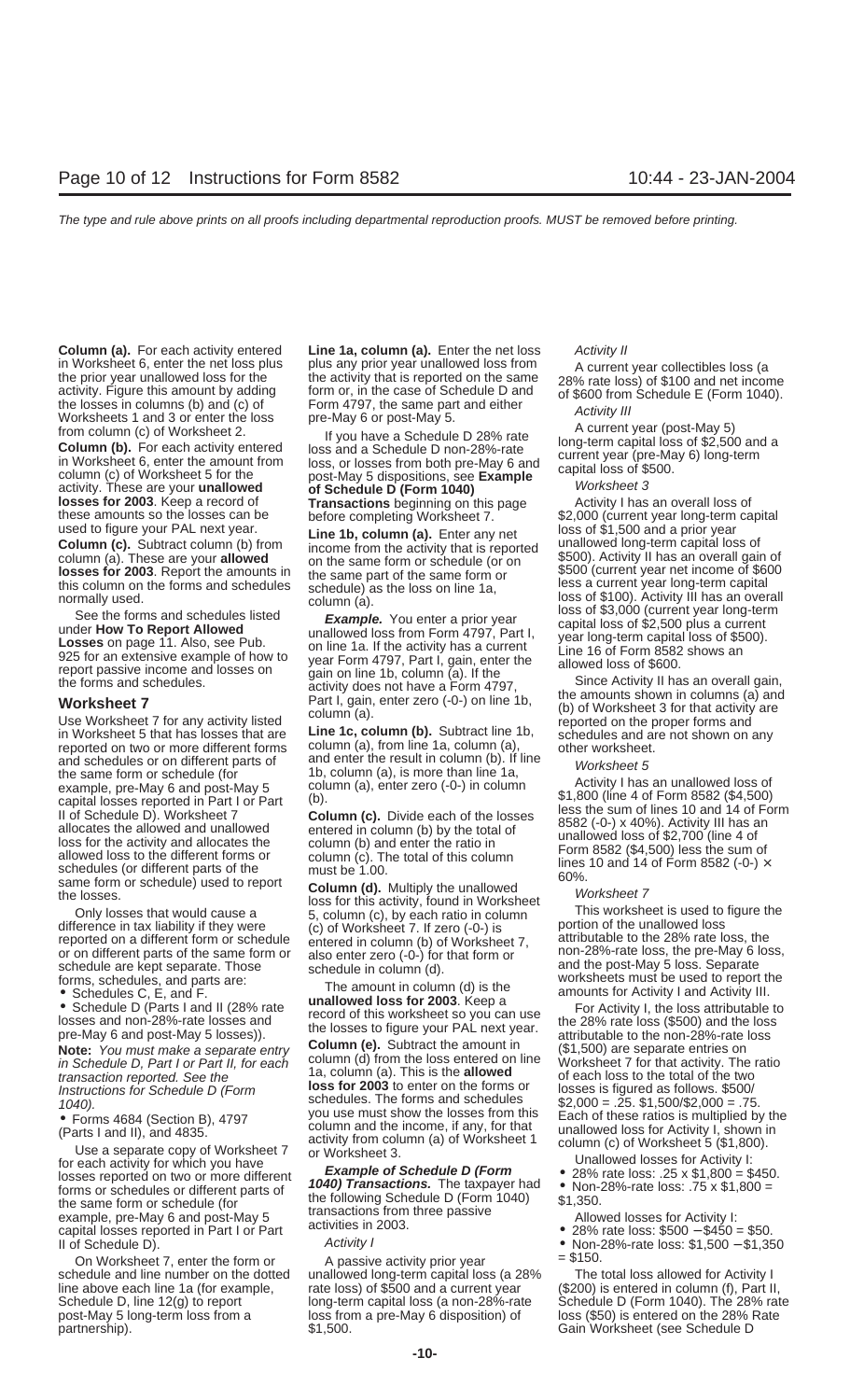- 
- 

this case also, all the losses in columns The allowed loss on line 23. **FUDICIT ITAGED**<br>
(b) and (c) of Worksheets 1 and 3 and the loss allowed to the extent of the net<br>
all the deductions in columns (a) and the loss allow all the deductions in columns (a) and<br>
(b) of Worksheet 2 are allowed in full.<br>
(b) of Worksheet 2 are allowed in full.<br>
(b) of Worksheet 2 are allowed in full.<br>
The actual columns (a) total interests<br>
columns (a), (b), an

the losses in columns (b) and (c) of column of Schedule E, Part II or III. Exchange Act of 1934 of exempted<br>Worksheet 1 and all the deductions in Enter the passive loss allowed from the magistration because of the limited<br> columns (a) and (b) of Worksheet 2 are Worksheet 6 or 7 in the appropriate volume of transactions. It also allowed in full. Report the income and column for passive losses. The passive any over-the-counter market. losses in columns (a), (b), and (c) of losses allowed include the loss allowed A secondary market generally exists<br>Worksheet 1 and the deductions in let to the extent of any net income from the if a person stands ready to columns (a) and (b) of Worksheet 2 on activity. Passive net income or loss the forms and schedules normally used. reportable on Schedule E, Part II, treated as readily tradable if the interest

instructions for line 20) if you complete **Losses allowed in column (c) of** includes any self-charged interest Part IV of Schedule D (Form 1040). **Worksheet 6.** The amounts in column income and deductions treated as Keep a record of the unallowed 28% (c) of Worksheet 6 are the losses or passive activity income and deduc Keep a record of the unallowed 28% (c) of Worksheet 6 are the losses or passive activity income and deductions.<br>The rate and non-28%-rate losses to figure deductions allowed for 2003 for the see Schedule D and Form 4797

rate and non-28%-rate losses to figure<br>
year. See Schedule D and Form 4797<br>
year.<br>
year. See Schedule D and Form 4797<br>
year.<br>
year. All for these transactions next activity lill the pre-May 6 loss<br>
and the post-May 5 loss

Allowed losses for Activity III:<br>
• Pre-May 6 loss: \$500 – \$459 = \$41. Enter on the net profit or loss line of<br>
• Post-May 5 loss: \$2,500 – \$2,241 = your schedule or form the allowed<br>
• Post-May 5 loss: \$2,500 – \$2,241 = • Post-May 5 loss: \$2,500 - \$2,241 = your schedule or form the allowed<br>\$259. passive loss from the worksheet. To the **Schedule D and Form 4797.** If you<br>left of the entry space enter "PAL." sold assets from a passive activi

The total loss allowed for Activity II ief of the entry space enter "PAL,"<br>
School series the column (f), im 8. If the net profit or loss ine on your sold an interest in cours since<br>
School) series from the activity and g

Worksheet 2 on the forms and<br>
schedule E. An activity that has net<br>
schedule E. An activity that has net<br>
Line 16 is the same as the total of<br>
lines 1b, 1c, 2a, 2b, 3b, and 3c. In<br>
line 22 and the allowed loss on line 23.<br>

**Columns (a) and (c) of Worksheet 4** that is passive income must be entered exchange and any local exchange<br>are the same amount. In this case, all as passive income in the appropriate registered under the Securities<br>the lo to the extent of any net income from the if a person stands ready to make a<br>activity. Passive net income or loss market in the interest. An interest is